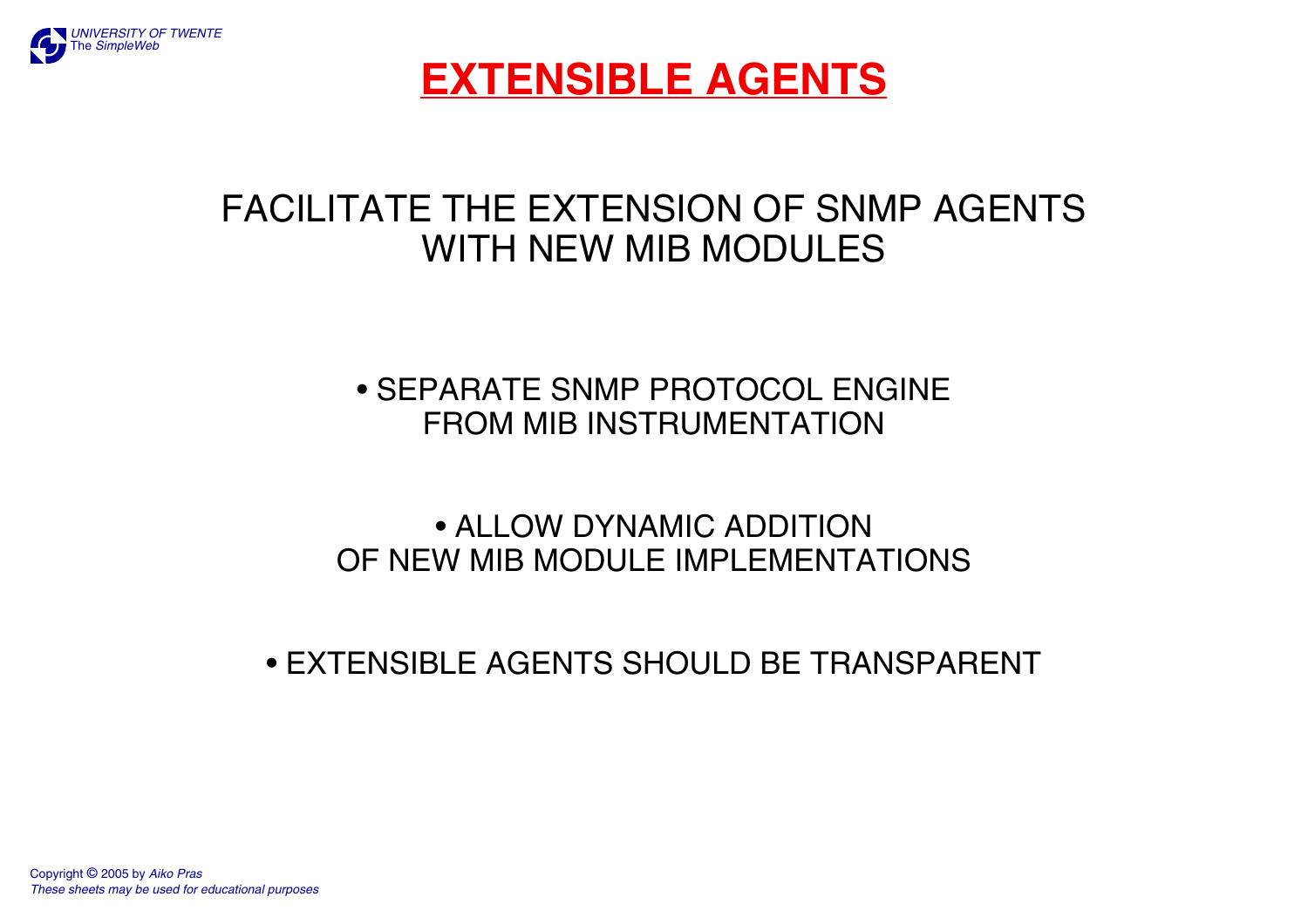

### **BASIC STRUCTURE**

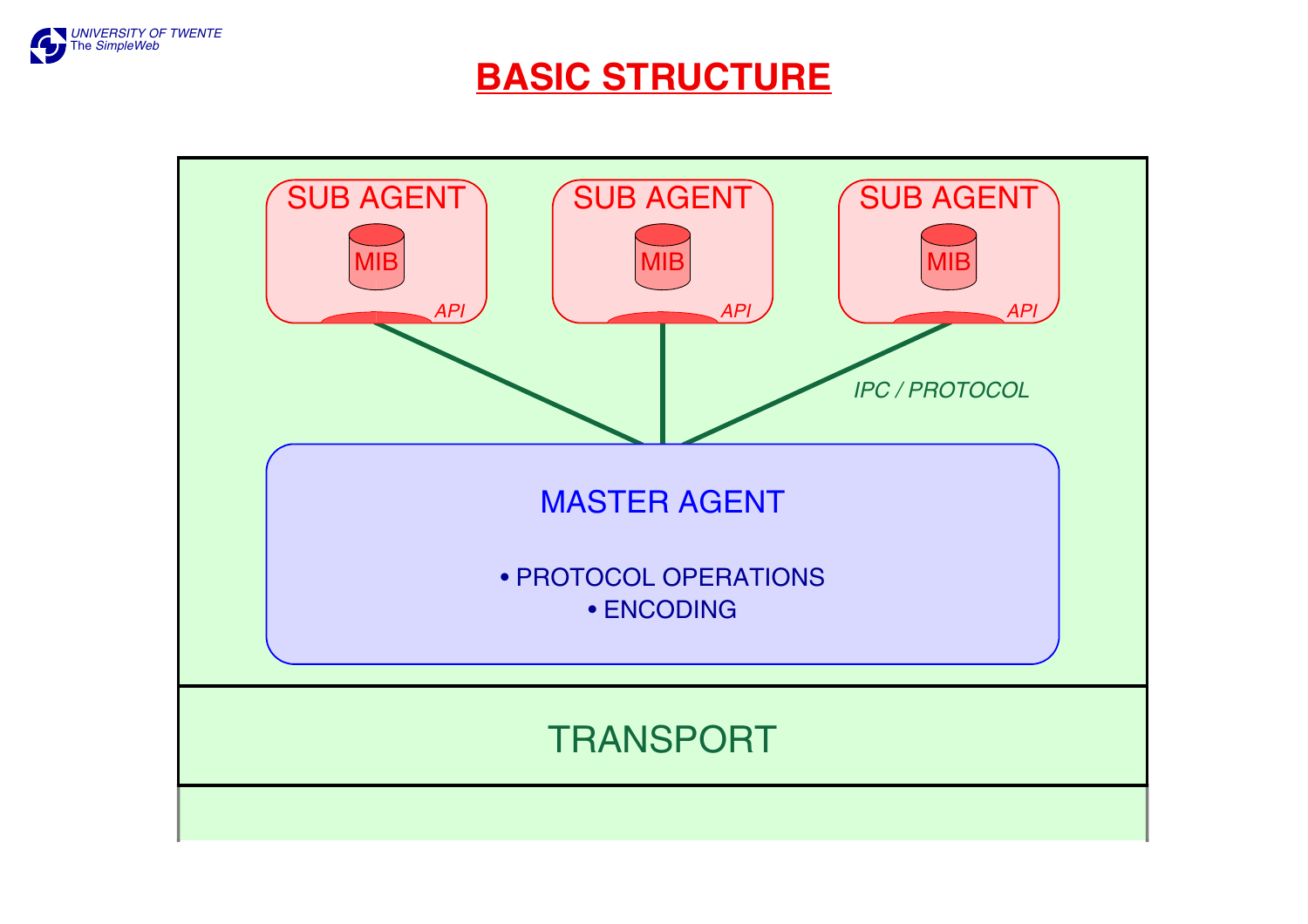

### **SPLITTING OF VARBIND LIST**

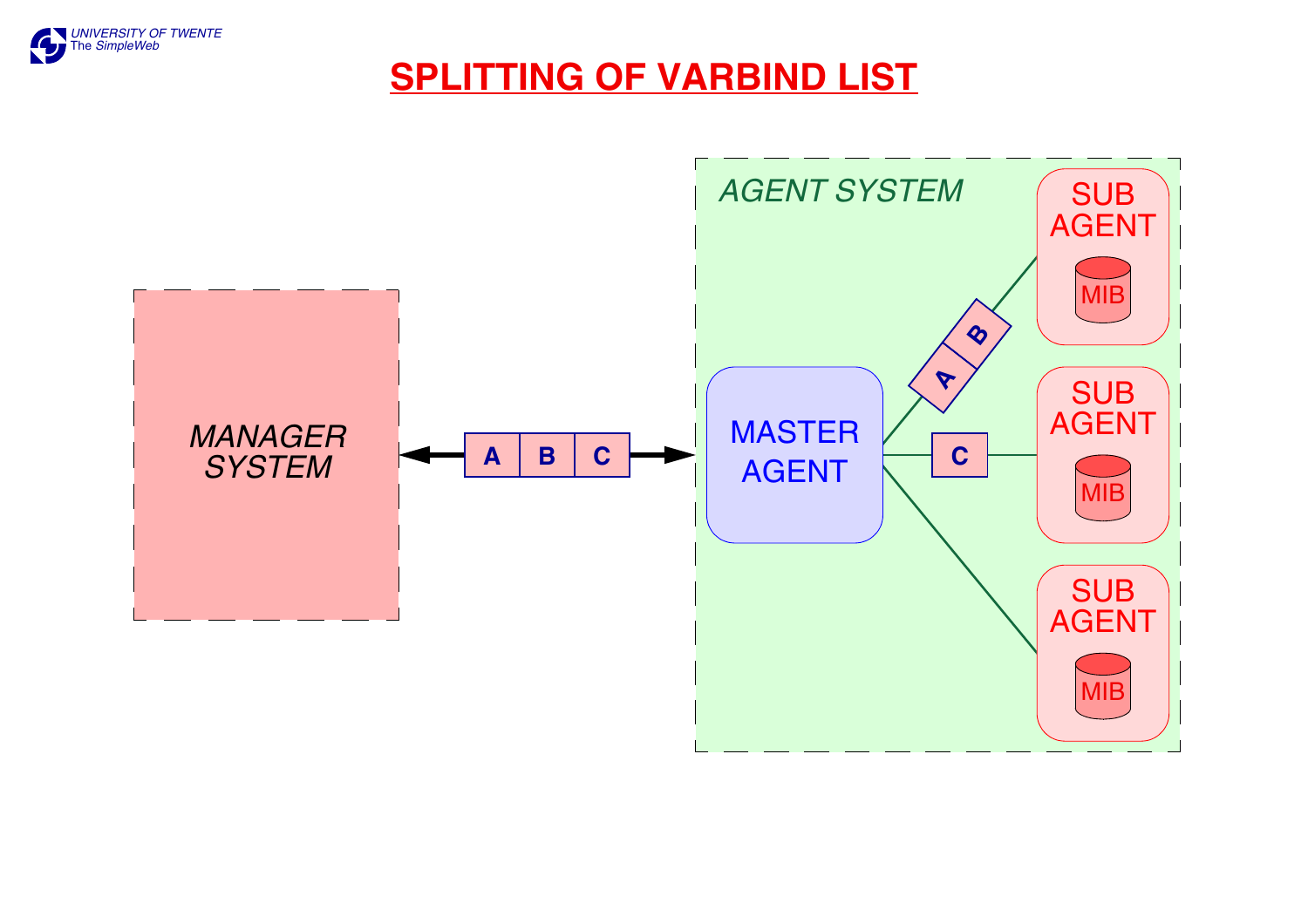

**CHARACTERISTICS**

# REQUIRES OID REGISTRATION:

• TOP REGISTRATION EXAMPLE: REGISTER(mib-2)

• RANGE REGISTRATION EXAMPLE REGISTER(interfaces -> tcp)

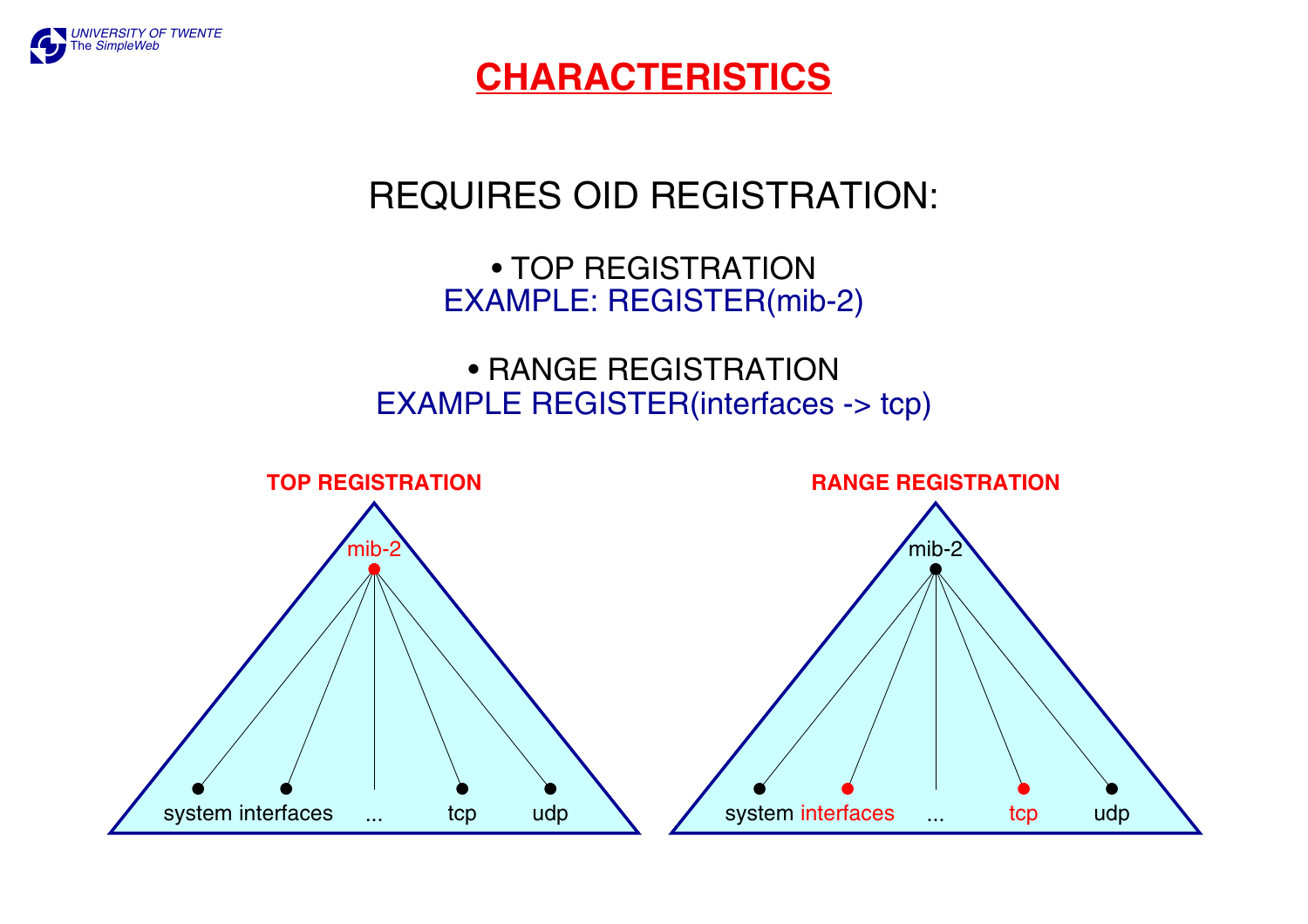

**POTENTIAL PROBLEMS**

#### • TABLE ENTRIES MAY BE CREATED AND DELETED AT RUN-TIME

#### • ENTRIES OF A SINGLE TABLE MAY BE LOCATED IN DIFFERENT SUBAGENTS

### • DUPLICATED OIDs

• GAPS

• SETS

• sysUpTime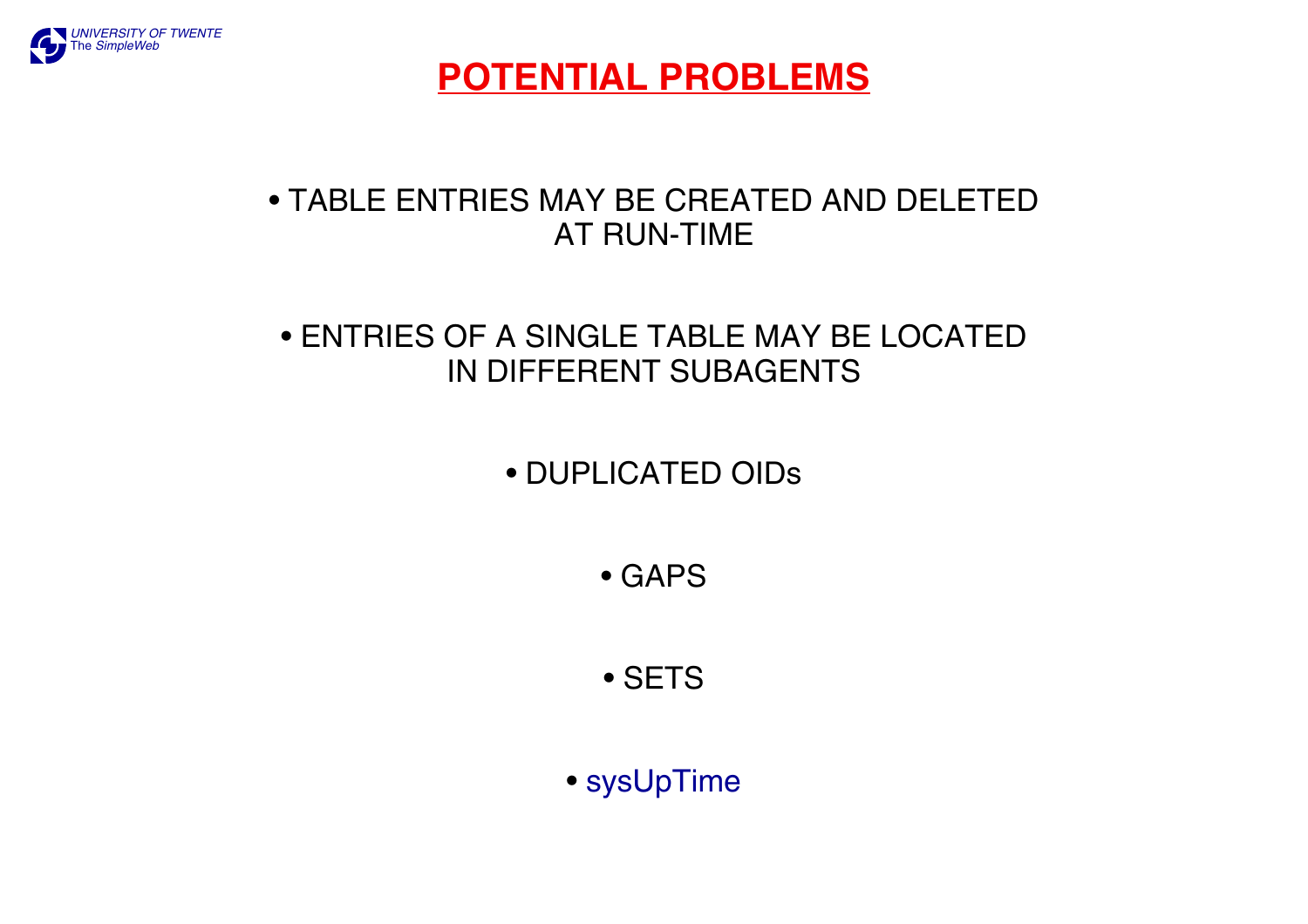

#### **EXAMPLE: GAPS**



## IMAGINE WHAT HAPPENS WITH GET-NEXT OR GETBULK ...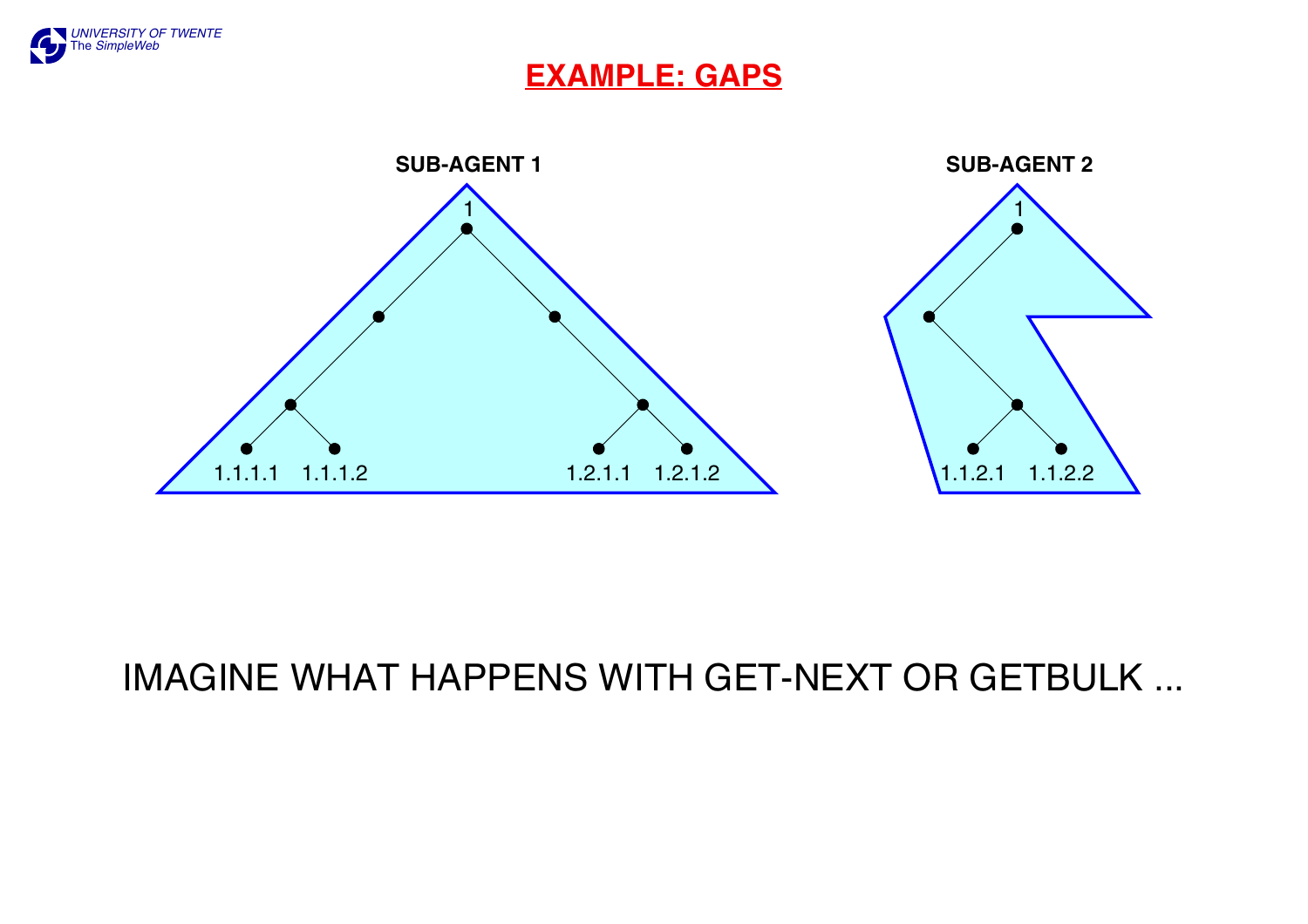

### **SETS AND ATOMICITY**



### TRANSACTION-LIKE APPROACH • TEST • COMMIT • UNDO / CLEAN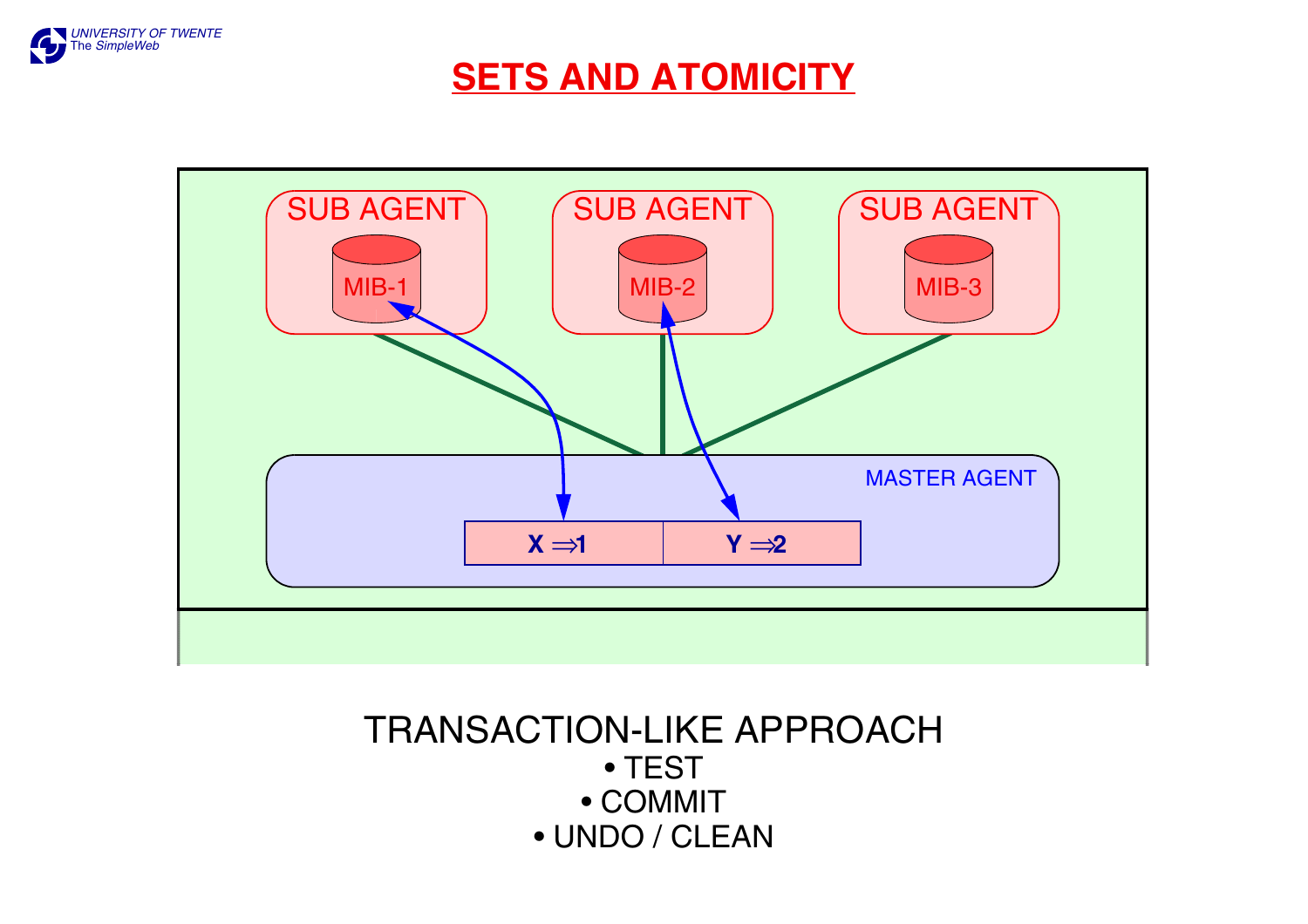# **HISTORY**

### SMUX (1991: RFC 1227) SNMP MULTIPLEXING PROTOCOL

DPI (1991-1994: RFC 1228 & RFC 1592) DISTRIBUTED PROTOCOL INTERFACE

### RESEARCH PROTOTYPES FOR EXAMPLE: UNIVERSITY OF TWENTE - UT-SNMPv2

COMMERCIAL PRODUCTS FOR EXAMPLE: SNMP RESEARCH - EMANATE (ENHANCED MANAGEMENT AGENT THROUGH EXTENSIONS)

AGENTX (1998-2000: RFC2741 & RFC2742)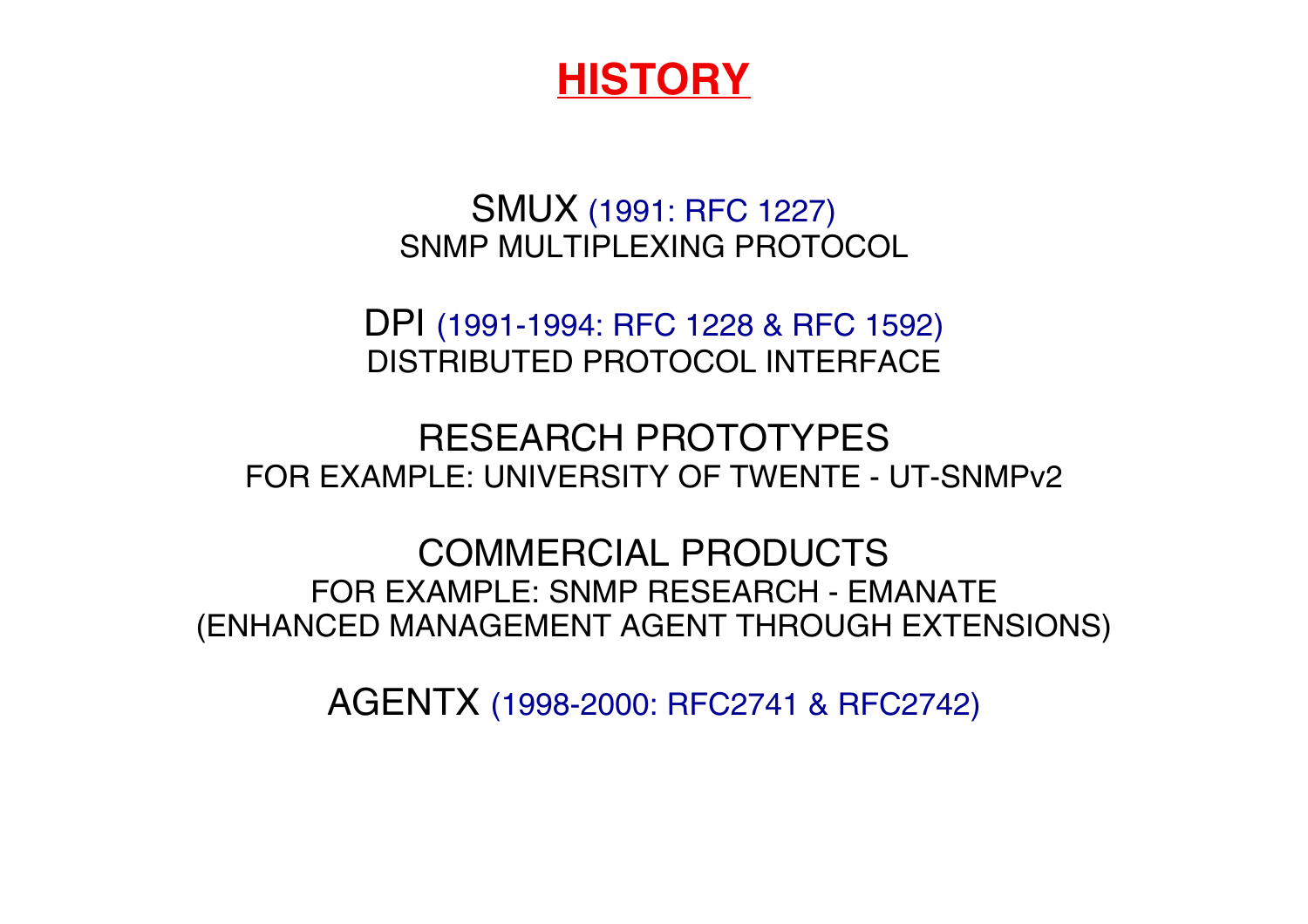

### PROPOSED IETF STANDARD • RFC 2741 & RFC 2742 • http:www.scguild.com/agentx/

# HAS EFFICIENT MESSAGE FORMAT AND CODING

# SUPPORTS

• SUBAGENTS IMPLEMENTING SEPARATE MIB MODULES • SUBAGENTS IMPLEMENTING ROWS IN "SIMPLE TABLES" • SUBAGENTS SHARING TABLES ALONG NON-ROW BORDERS

> NON-GOALS • SUBAGENTS SHARING "COMPLEX TABLES" • SUBAGENT TO SUBAGENT COMMUNICATION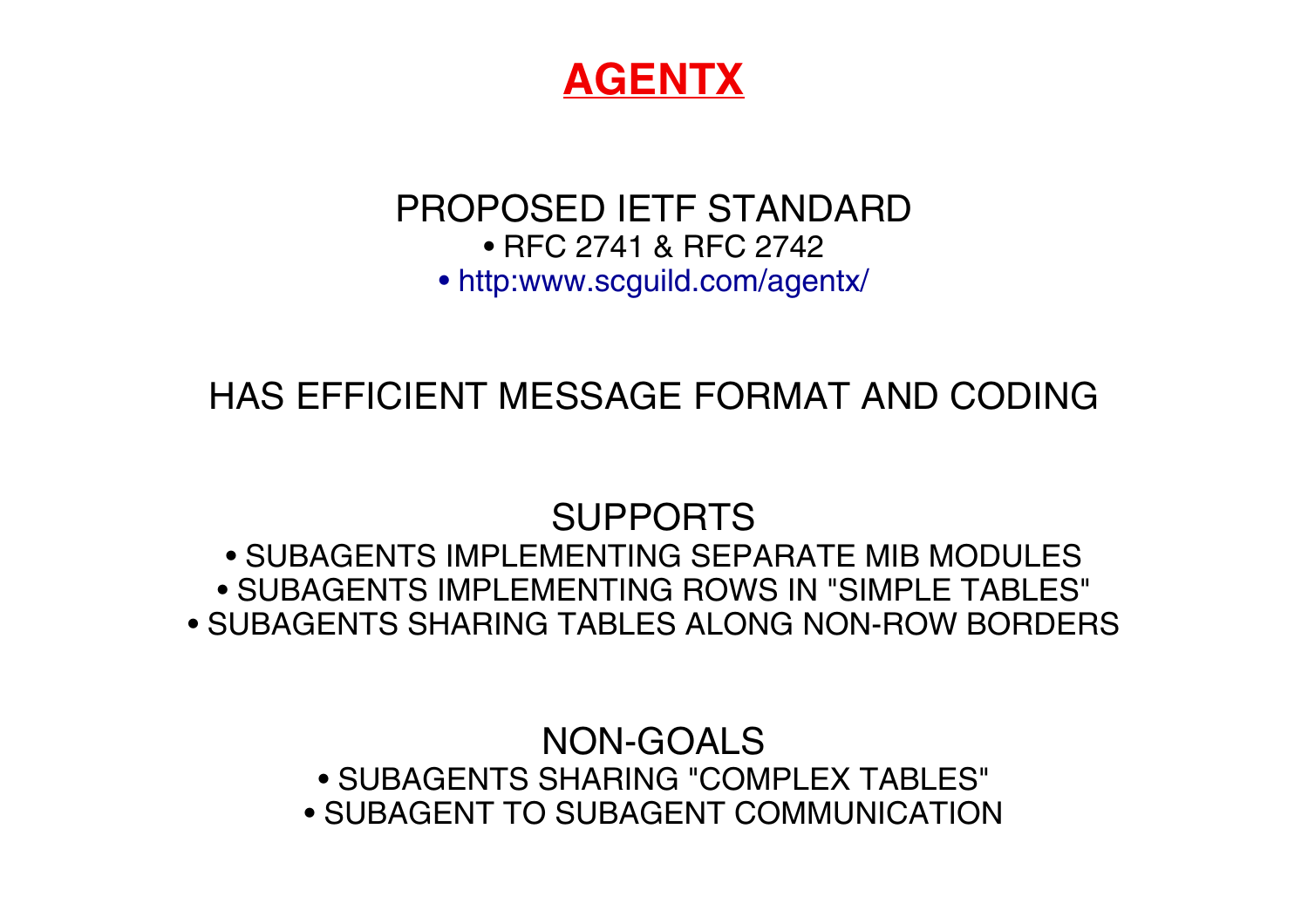# **AGENTX - NORMAL PDUS**

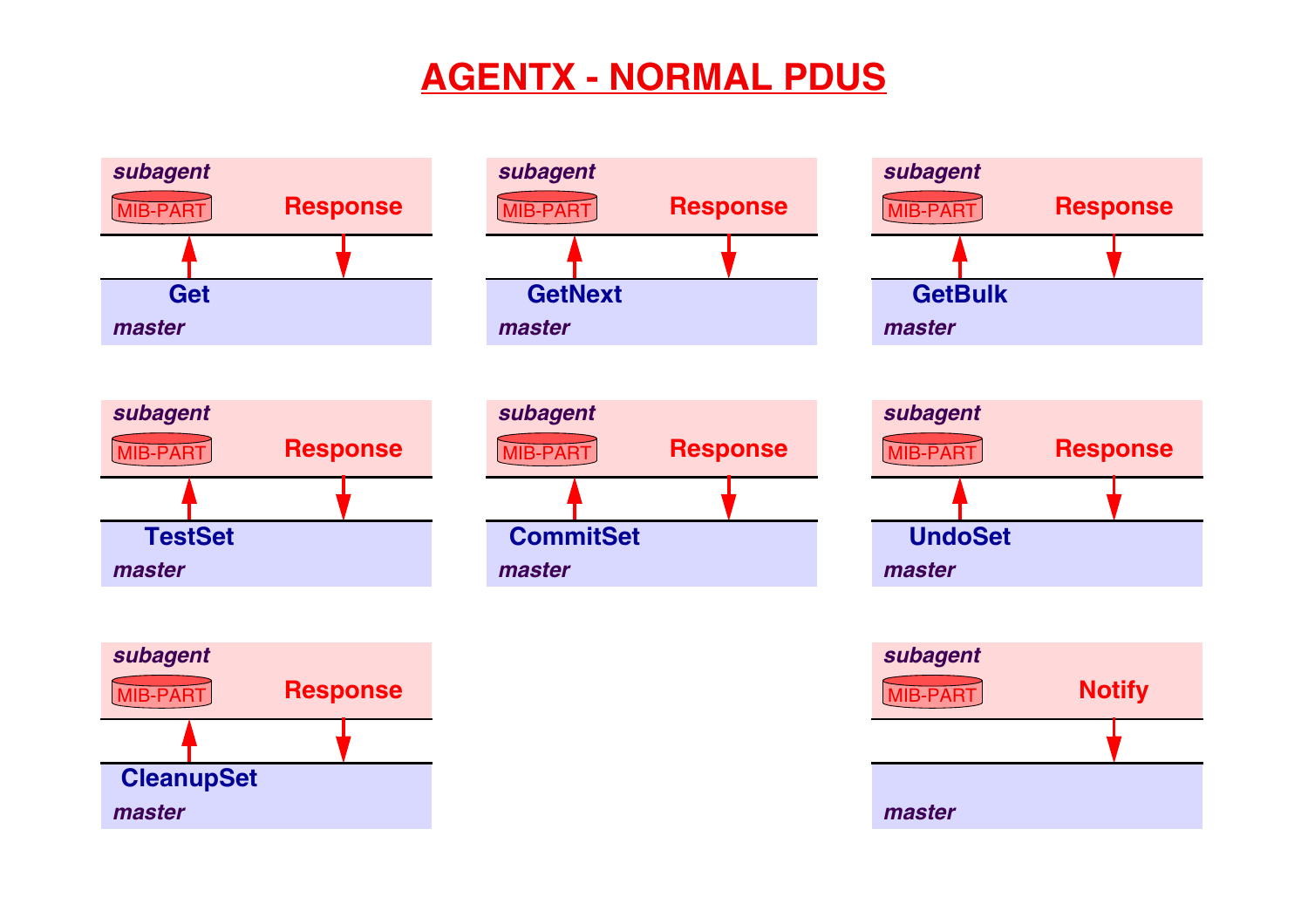### **EXAMPLE: PDU FORMAT OF GetNext**

| <b>VERSION</b>               | <b>TYPE</b> | <b>FLAGS</b> | <b>RESERVED</b> |  |  |  |
|------------------------------|-------------|--------------|-----------------|--|--|--|
| <b>SESSION ID</b>            |             |              |                 |  |  |  |
| <b>TRANSACTION ID</b>        |             |              |                 |  |  |  |
| <b>PACKET ID</b>             |             |              |                 |  |  |  |
| <b>PAYLOAD LENGTH</b>        |             |              |                 |  |  |  |
| <b>CONTEXT</b><br>(OPTIONAL) |             |              |                 |  |  |  |
| <b>OBJECT1</b>               |             |              |                 |  |  |  |
| <b>START OF RANGE</b>        |             |              |                 |  |  |  |
| <b>OBJECT1</b>               |             |              |                 |  |  |  |
| <b>END OF RANGE</b>          |             |              |                 |  |  |  |
|                              |             |              |                 |  |  |  |
| <b>OBJECT N</b>              |             |              |                 |  |  |  |
| <b>START OF RANGE</b>        |             |              |                 |  |  |  |
| <b>OBJECT N</b>              |             |              |                 |  |  |  |
| <b>END OF RANGE</b>          |             |              |                 |  |  |  |

|                             |  |  | LENGTH   PREFIX   INCLUDE RESERVED |  |  |  |  |
|-----------------------------|--|--|------------------------------------|--|--|--|--|
| <b>FIRST SUB IDENTIFIER</b> |  |  |                                    |  |  |  |  |
|                             |  |  |                                    |  |  |  |  |
| <b>LAST SUB IDENTIFIER</b>  |  |  |                                    |  |  |  |  |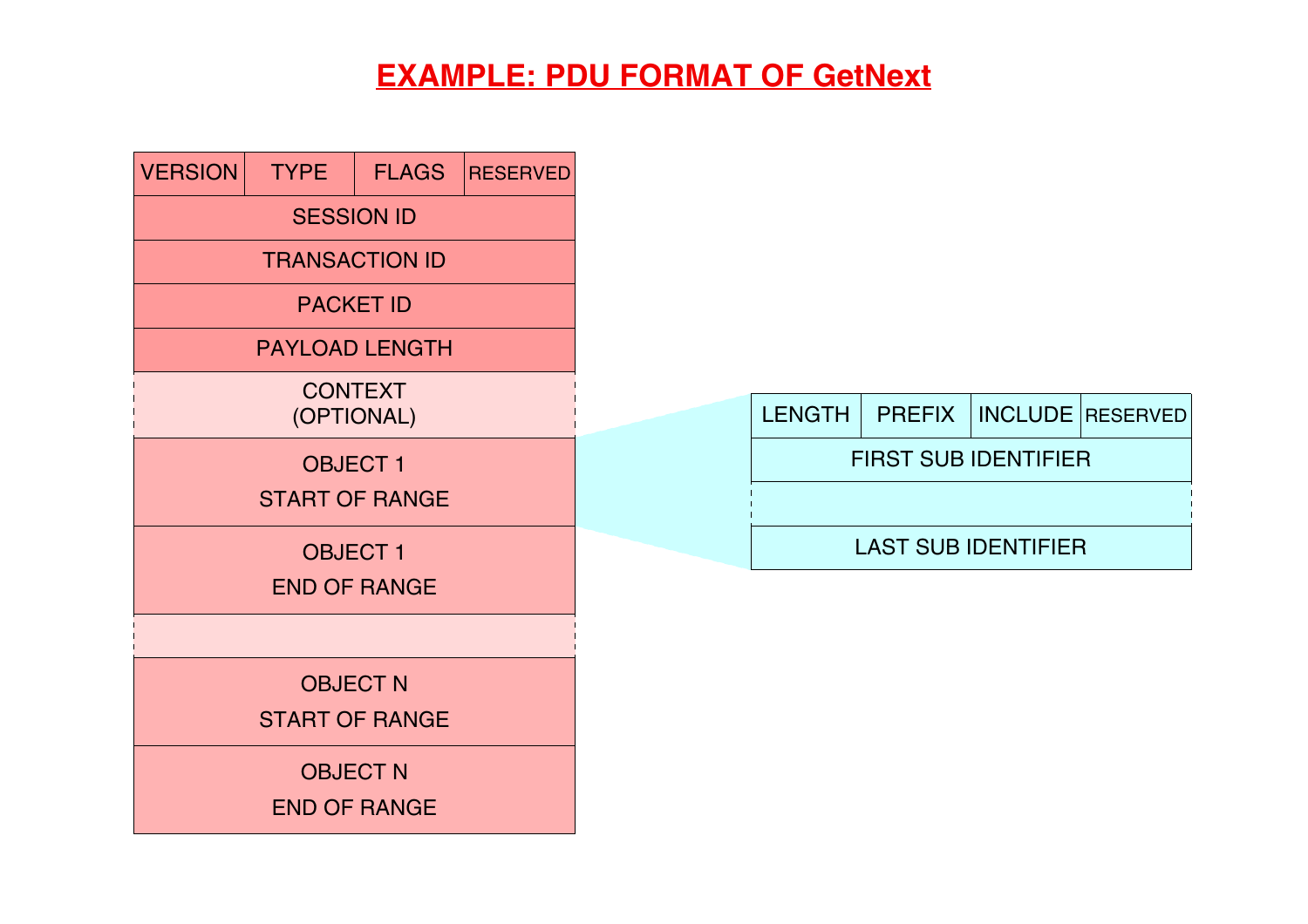### **AGENTX - ADMINISTRATIVE PDUS**

Open **Close** 

AddAgentCaps RemoveAgentCaps

> **Register** Unregister

IndexAllocate IndexDeallocate

Ping

Response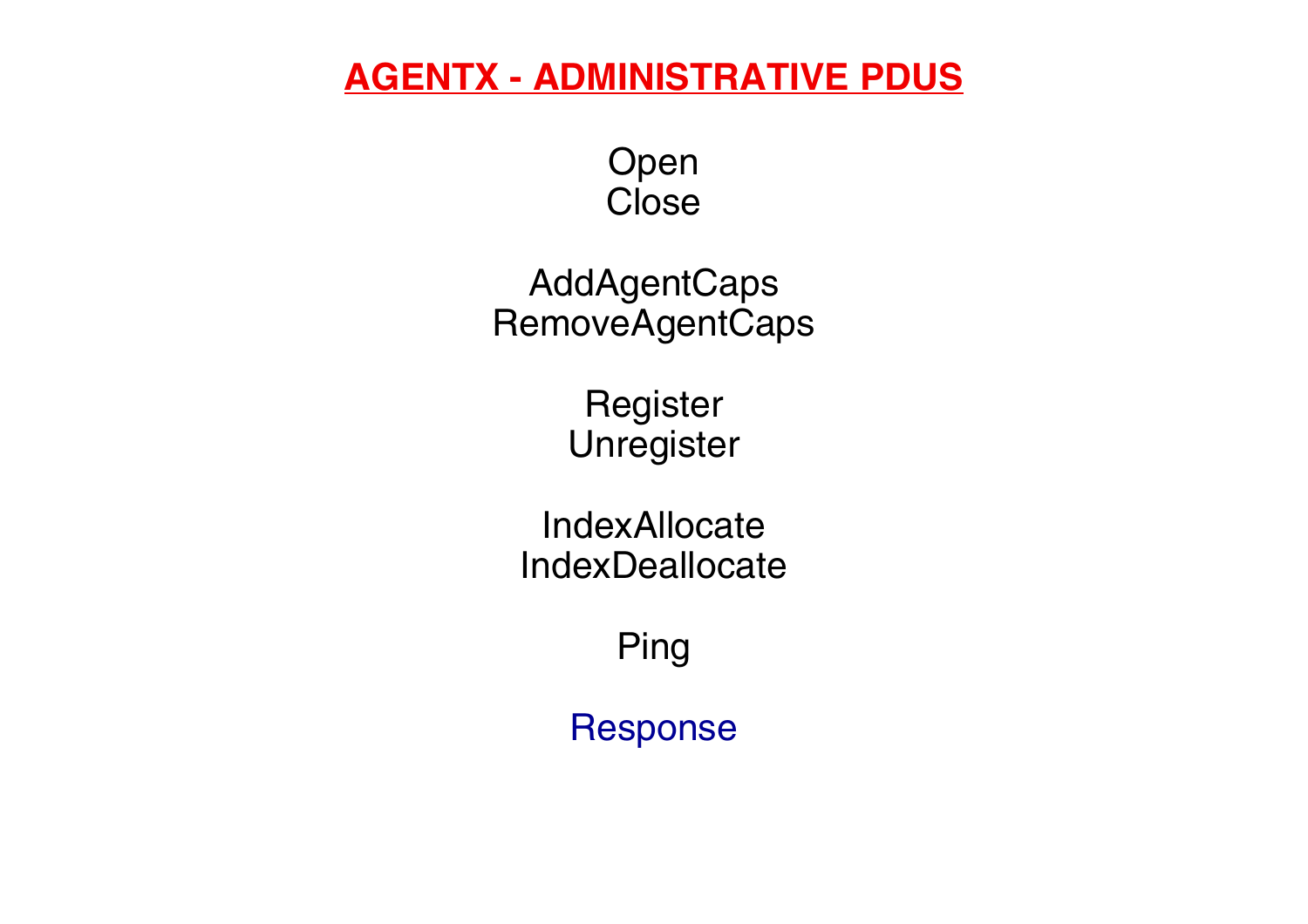### **OPEN & CLOSE**



# TO ESTABLISH A SESSION

#### A UNIQUE sessionID IS ASSIGNED

### SUBAGENT SPECIFIES DEFAULT TIME-OUT

#### RESPONSES FROM MASTER ALWAYS INCLUDE sysUpTime

SESSION CAN BE CLOSED BY MASTER OR SUBAGENT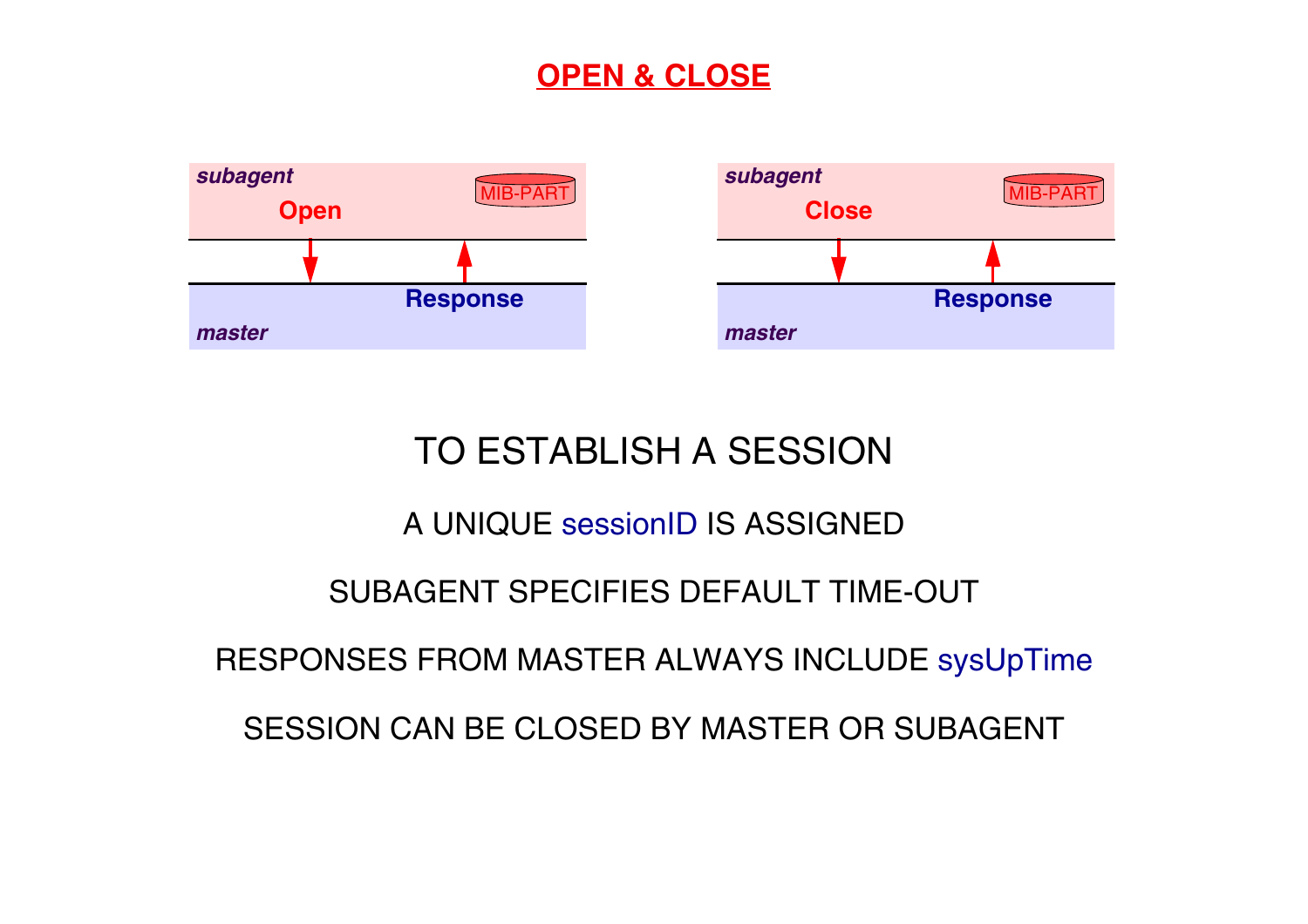### **AGENT CAPABILITIES**



### TO INFORM THE MASTER OF THE AGENT'S CAPABILITIES

#### CAPABILITIES ARE DEFINED AS: • AN OBJECT ID • A HUMAN READABLE STRING

THE CAPABILITIES ARE STORED IN THE sysORTable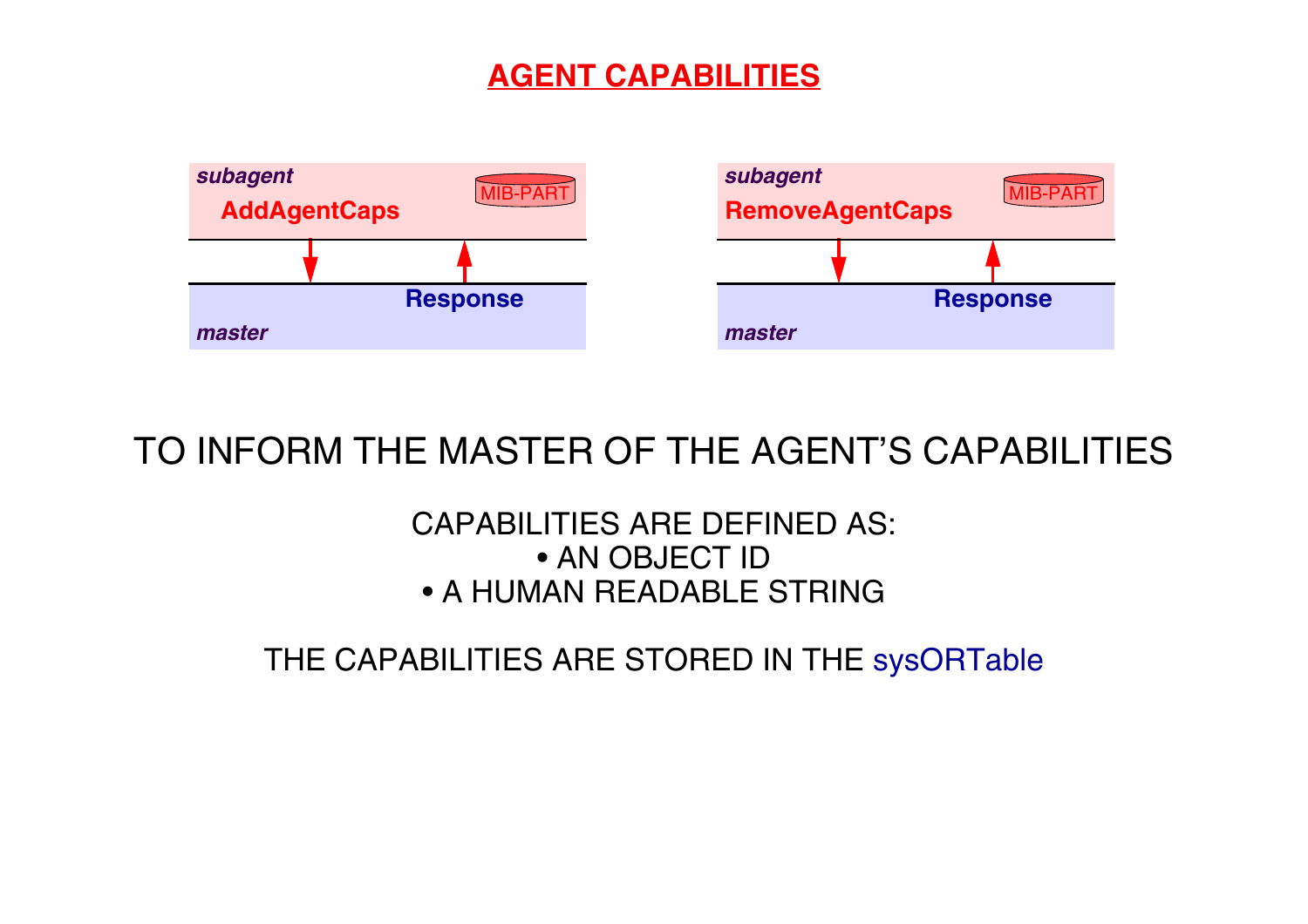### **REGISTRATION**





### PRIORITY CAN BE SPECIFIED • TO DETERMINE THE AUTHORITATIVE SUBAGENT

TIME-OUT CAN BE SPECIFIED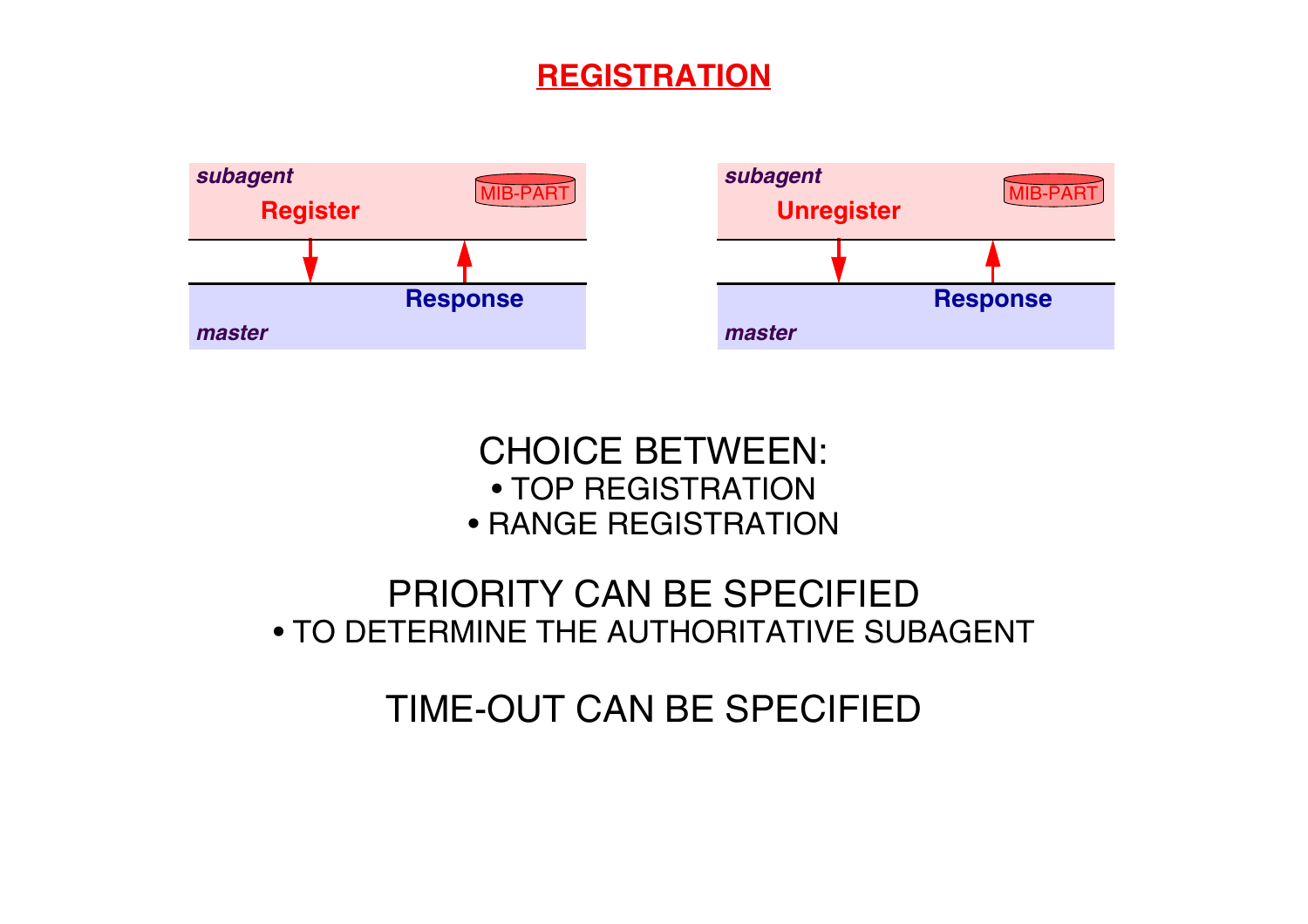### **INDEXALLOCATION**



TO ALLOCATE ONE OR MORE TABLE ROWS

#### SUBAGENT REQUESTS ALLOCATION OF: • A SPECIFIC INDEX VALUE • AN INDEX VALUE THAT IS NOT CURRENTLY ALLOCATED • AN INDEX VALUE THAT HAS NEVER BEEN ALLOCATED

MASTER AGENT MAINTAINS DATABASE

AFTER ALLOCATION REGISTRATION IS STILL NEEDED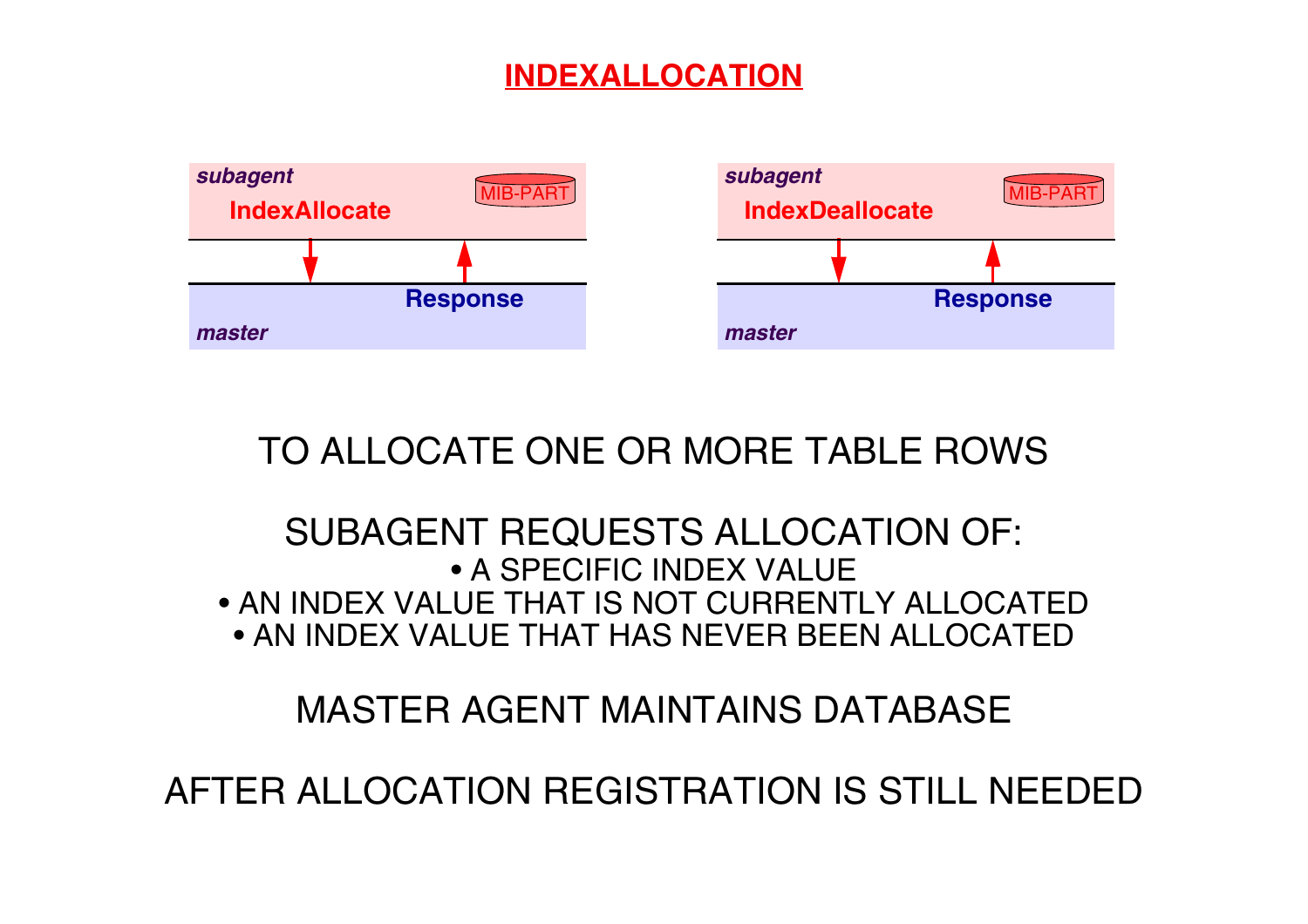



### TO MONITOR IF THE MASTER AGENT IS STILL ABLE TO RECEIVE AND SEND AGENTX PDUs